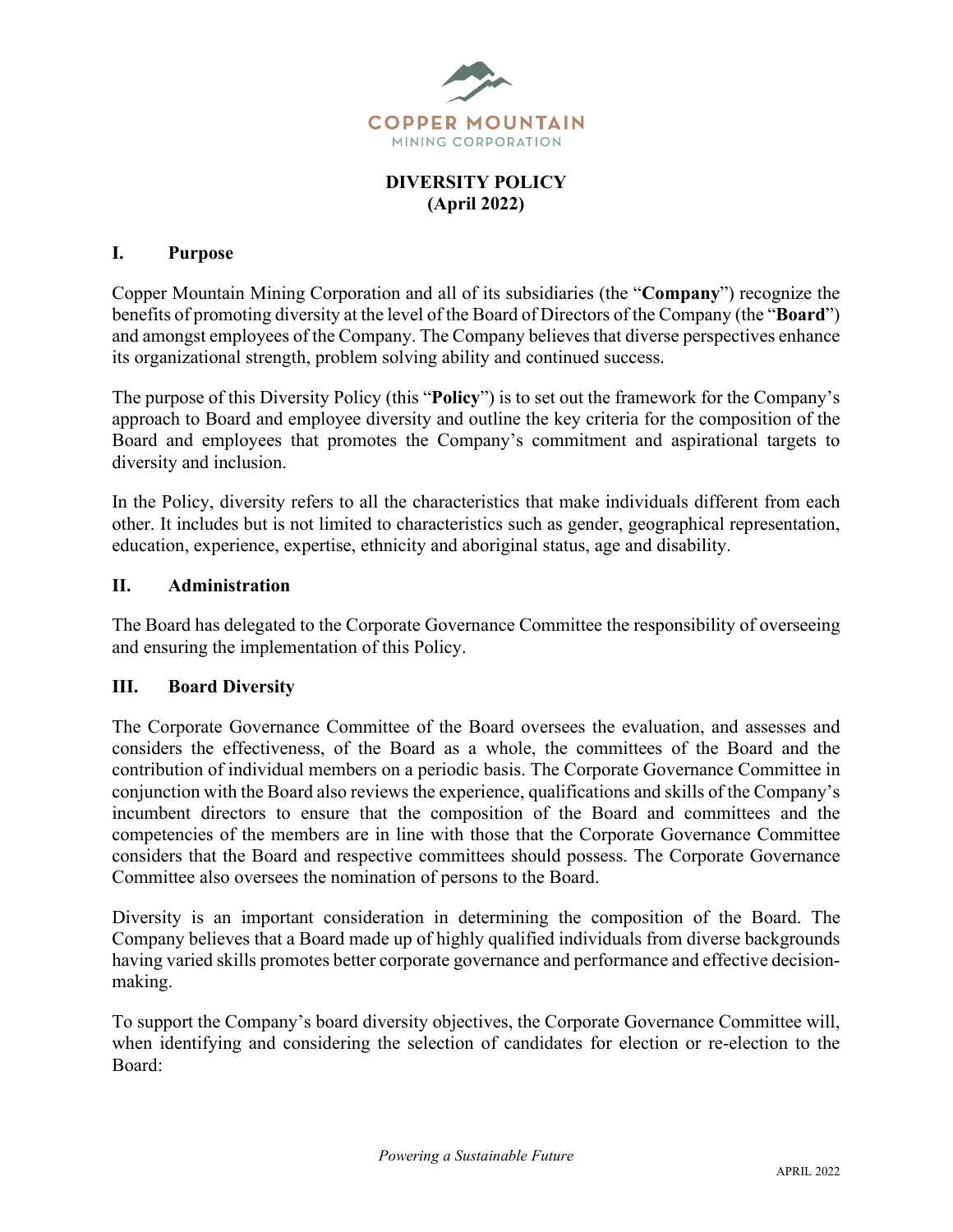- (a) consider candidates on merit, including those persons who are highly qualified based on their experience, functional expertise and personal skills and qualities, and against objective criteria having due regard to the benefits of diversity on the Board;
- (b) consider all aspects of diversity criteria including gender, age, ethnicity and aboriginal status, disability and geographical background of the candidates;
- (c) consider the level of representation of women on the Board; and
- (d) in addition to its own searches, as and when appropriate from time to time, engage qualified independent external advisors to conduct a search for candidates who meet the Board's and the Company's expertise, skills and diversity criteria to help achieve the Company's diversity goals.

In reviewing the composition of the Board, the Corporate Governance Committee will consider the benefits of diversity in order to maintain an optimum mix of skills, knowledge and experience on the Board. The Corporate Governance Committee will annually discuss and agree on the relevant measurable objectives, if any, for promoting diversity on the Board in light of the skills required on the Board at that time and make recommendations for consideration and approval by the Board.

The Board has committed to achieving a Board composition by the end of 2022 of at least 30% women directors. If the Board has not achieved this target by the target date, then the Company will disclose in the annual proxy circular of the Company the process that was undertaken to achieve the target.

## **IV. Employee Diversity**

Diversity is also an important consideration in determining the composition of the Company's employees. The Company believes that having employees from diverse backgrounds promotes better innovation, performance and effective decision-making. To support the Company's employee diversity objectives, the Company will, when identifying and considering the selection of candidates for employment:

- (a) consider candidates on merit, including those persons who are highly qualified based on their experience, functional expertise and personal skills and qualities, and against objective criteria having due regard to the benefits of diversity of employees of the Company;
- (b) consider all aspects of diversity criteria including gender, age, ethnicity and aboriginal status, disability and geographical background of the candidates;
- (c) consider the level of representation of women; and
- (d) in addition to its own searches, as and when appropriate from time to time, engage qualified independent external advisors to conduct a search for candidates who meet the Company's expertise, skills and diversity criteria to help achieve the Company's diversity goals.